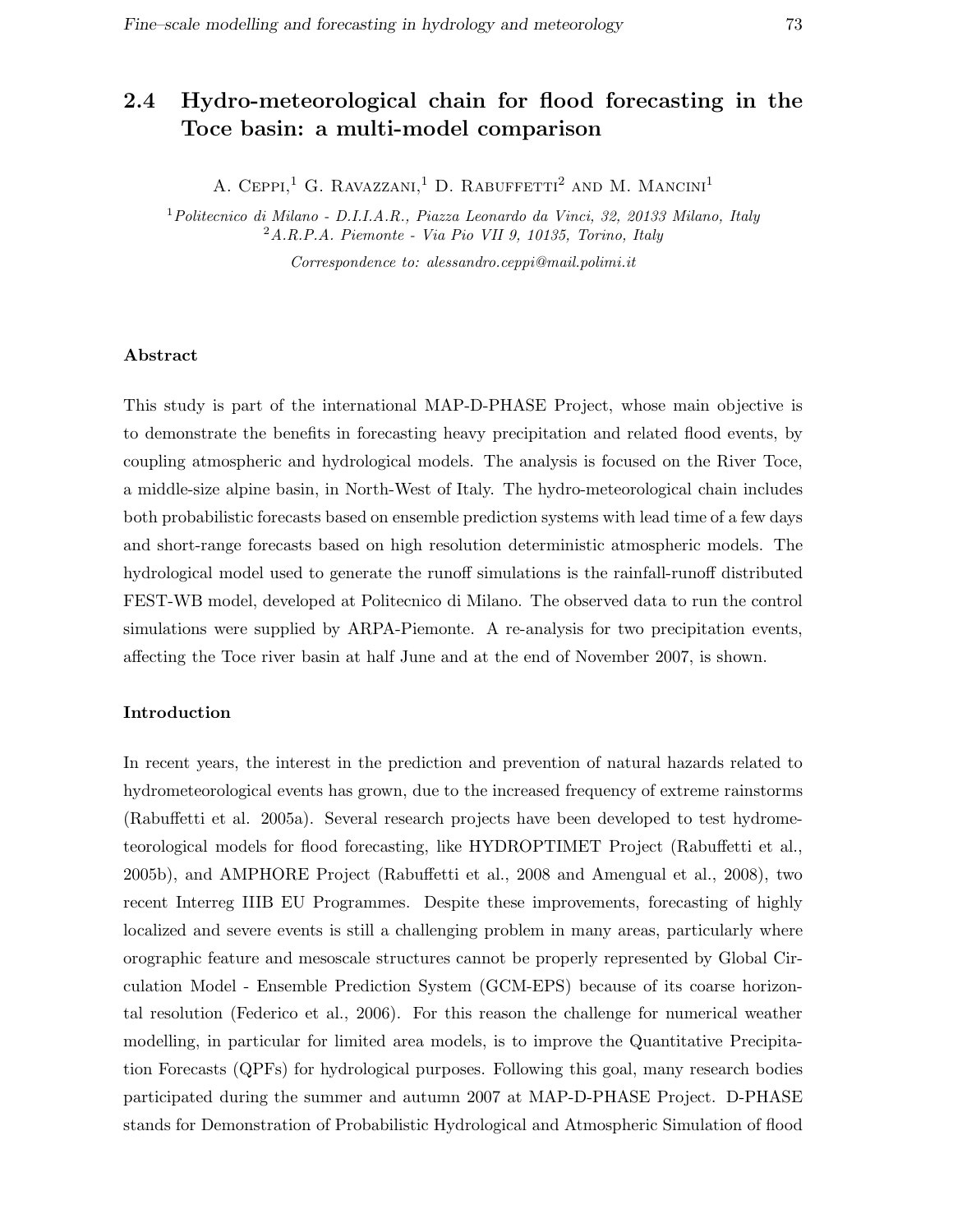Events in the Alpine region and is a Forecast Demonstration Project (FDP) of the WWRP (World Weather Research Programme of WMO). It aims at demonstrating some of the many achievements of the Mesoscale Alpine Programme (MAP). The MAP FDP will address the entire forecasting chain ranging from limited-area ensemble forecasting, high-resolution atmospheric modelling (km-scale), hydrological modelling and nowcasting to decision making by the end users, i.e., it is foreseen to set up an end-to-end forecasting system. The D-PHASE Operations Period (DOP) was from 1 June to 30 November 2007. In this framework two non-hydrostatic meteorological limited area models are used to predict such phenomena at local scale: one with a spatial resolution of 10 km, supported by the powerful ensemble prediction system (Cosmo-Leps model) and the other with a finer grid, but with one deterministic output only (Moloch model). The hydrological model (FEST-WB), developed at Politecnico di Milano, was forced with observed weather data and QPF data coming from the meteorological models used. The state variables of the model are updated daily by A.R.P.A. - Piemonte that runs the same model with weather observations. The aim of this work is to reproduce a hindcast for two precipitation events, affecting the Toce river basin, the Western watershed of Maggiore Lake basin in North-West of Italy, at half June (convective event) and at the end of November 2007 (stratiform event), in order to estimate how the uncertainty of meteorological forecasts influences the quality of hydrological forecasts and the whole hydrometeorological alert system for a midsize catchment.

#### Case study

The Toce basin (Figure 2.1) is a midsize watershed located between North-West of Italy (90 %) and South of Switzerland (10 %). The area, closed at Candoglia, covers 1534 km<sup>2</sup> and it is basically an Alpine basin with maximum altitude of 4635 m a.s.l. (East face of Mount Rosa) and minimum altitude of 193 m a.s.l. (height of Maggiore Lake). The lag time of Toce river is about 9 hours.

During the MAP-D-PHASE period three warning codes were adopted to highlight different alert thresholds from a meteorological and hydrological point of view. As shown in Figure 2.2 the yellow line points out a discharge  $(306 \text{ m}^3/\text{s})$  with a return period of at least 60 days, the orange line points out a discharge  $(694 \text{ m}^3/\text{s})$  with a return period of at least 180 days and the red line a discharge  $(1588 \text{ m}^3/\text{s})$  with a return period of at least 10 years.

#### Meteorological models

The hydrometeorological chain includes both probabilistic forecasts based on ensemble prediction systems with lead time of a few days and short-range forecasts based on high resolution deterministic atmospheric models, in order to predict the QDF (Quantitative Discharge Forecast). The probabilistic forecast was supplied by Cosmo-Leps model (COnsortium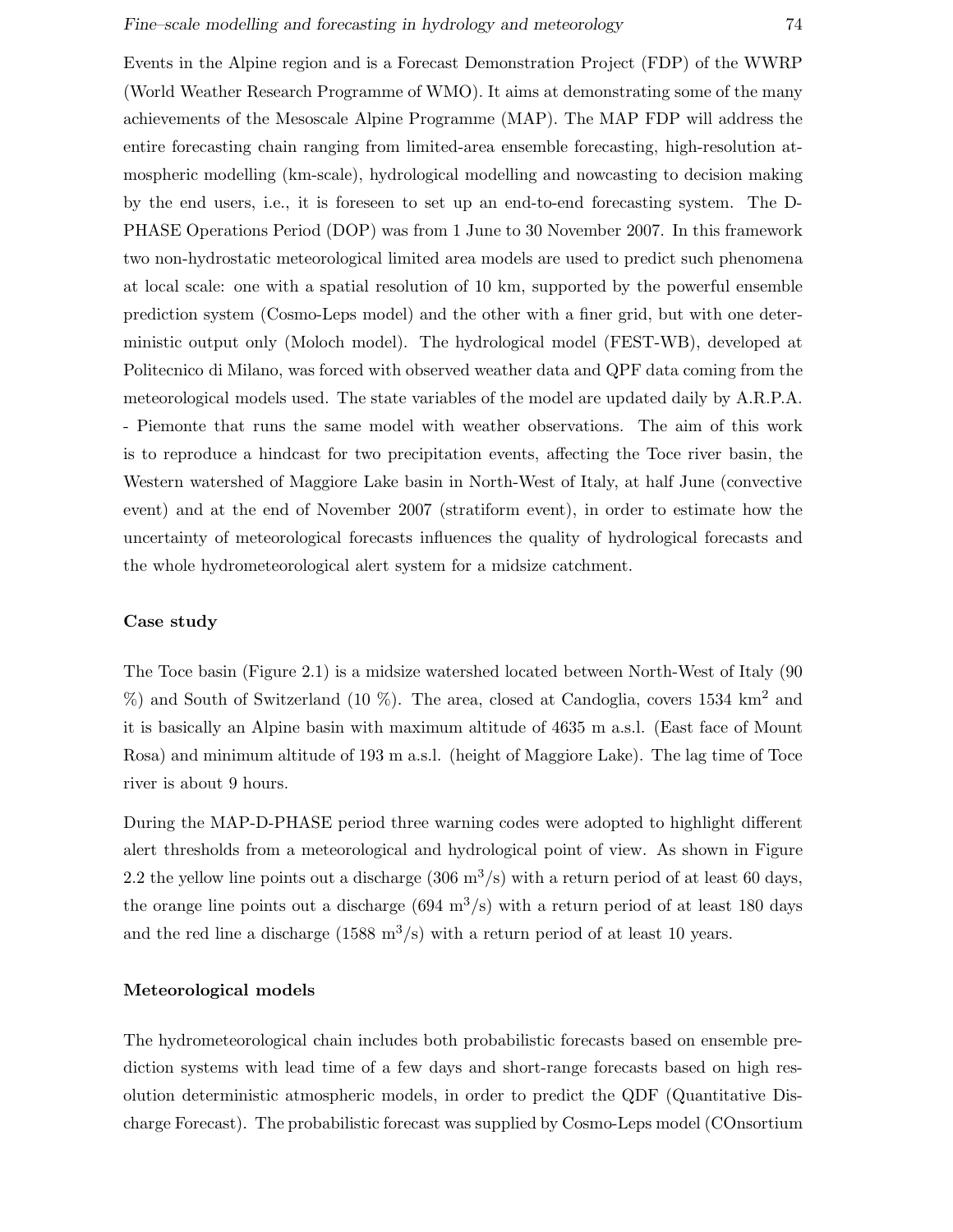

Figure 2.1: Geographical map with the raingauge stations located in the Maggiore Lake basin. The red line bounds the Toce basin.



Figure 2.2: Warning codes used for Toce basin at Candoglia during the DPHASE period.

for Small-scale Modelling - Limited-Area Ensemble Prediction System) of A.R.P.A. Emilia-Romagna (Marsigli et al., 2005, Montani et al., 2008). The spatial resolution is 10 km (0.09), while the temporal resolution is 3 h, with 40 vertical levels, 16 ensemble members nested on ECMWF EPS (European Centre for Medium Range Forecast - Ensemble Prediction System) and 5 days as lead-time; the run starts every day at 12:00 UTC, while the hydrological simulation begins 12 hours later at 00:00 UTC. The deterministic forecast was supplied by Moloch model of I.S.A.C. - C.N.R. (Davolio et al., 2007). The spatial resolution is 2.2 km (0.02), while the temporal resolution is 1 h, with 50 vertical levels, nested on BOLAM, based on ECMWF and 2 days as lead-time; the run starts every day at 00:00 UTC, at the same time of the hydrological simulation.

# Hydrological model

The hydrological model used to generate the runoff simulations is the rainfall-runoff distributed FEST-WB model, developed at Politecnico di Milano. FEST-WB computes the main process of the hydrological cycle: evapotranspiration, infiltration, surface runoff, flow routing, subsurface flow and snow dynamics. The computation domain is discretized with a mesh of regular square cells, within which water fluxes are calculated. The models needs spatially distributed meteorological forcing. The observed data at ground stations are interpolated to a regular grid using IDW technique, considering the effect of topography such as elevation, aspect and shadow (Rabuffetti et al., 2008). Runoff is computed according to a modified SCS-CN method extended for continuous simulation where the potential maximum retention, S, is updated at the beginning of storm as a linear function of the degree of saturation (Ravazzani et al., 2007). The actual evapotranspiration, ET, is computed as a fraction of the potential rate tuned by a function that, in turn, depends on soil moisture content (Montaldo et al., 2003). The estimation of ETP is computed with Priestley and Taylor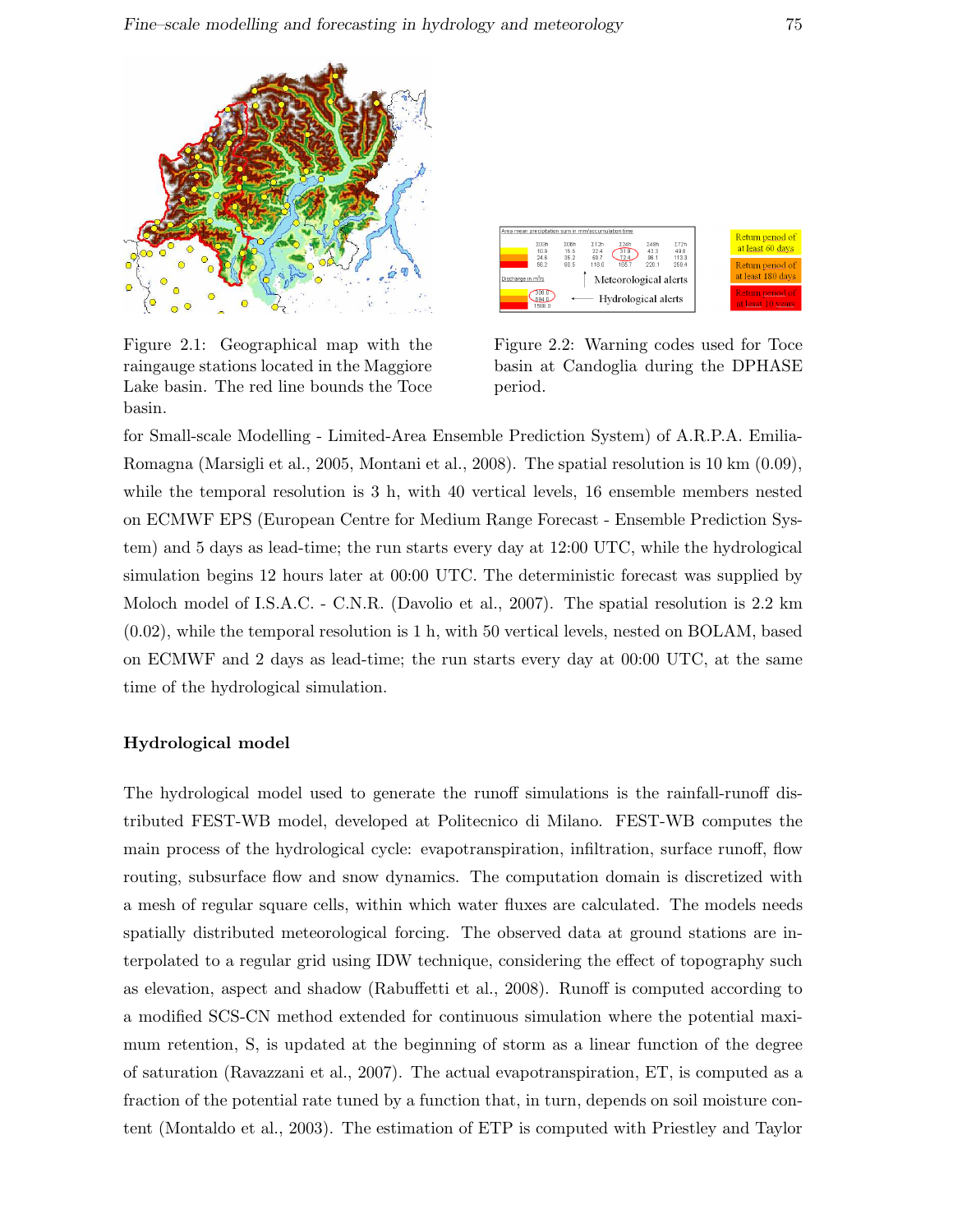

Figure 2.3: Ensemble QDF for Cosmo-Leps model from 14 June to 17 June 2007.

Figure 2.4: Box-Whisker plot for Cosmo-Leps. The date is referred to the day of the initial hydrological simulation.

(1972) equation. The surface and subsurface flow routing is based on the Muskingum-Cunge method in its non-linear form with the time variable celerity (Montaldo et al., 2007). The snow model includes the snow melt and the snow accumulation dynamics. The snow melt simulation is based on the degree day concept (Martinec et al., 1960). The melt rate is proportional to the difference between air temperature and a predefined threshold temperature (Saladin et al., 2004).

## 13-15 June 2007 event

The synoptic analysis over Europe showed a low depression located South-West of the British Isles with cold air moving eastward over the Po Valley, triggering convective cells on the southern edge of the Alps (about 100 mm of total rain over Toce basin in about 48 hours). The hydrological simulation (green line), done by FEST-WB model, has reached a peak of  $750.7 \text{ m}^3/\text{s}$  and it presents 3 hours of delay as peak time error compared to the observed discharge (red line) of 783.2 m<sup>3</sup>/s. The QPF predicted by Cosmo-Leps model shows a general underestimation in all three days of simulations for all 16 members. This affects the forecasted discharge (Figure 2.4) that has never exceed the second alert threshold as shown in Figure 2.3.

The Moloch model, instead, has predicted, one day in advance, the peak discharge, exceeding the second threshold like the observed and simulated discharge, even if there is an evident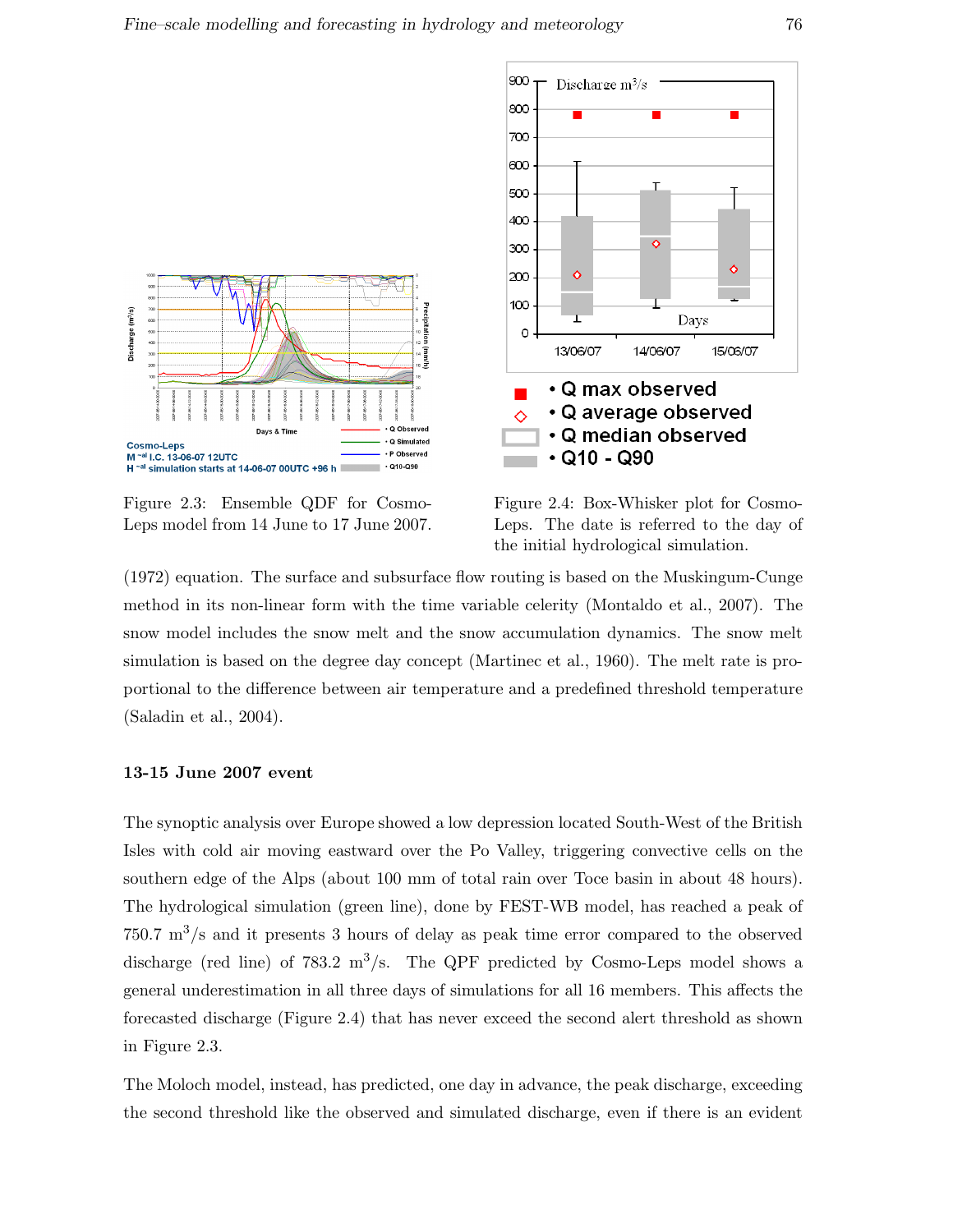

Figure 2.5: QDF for Moloch model (light green curve) from 14 June to 15 June 2007.



Figure 2.6: QDF for Moloch model (light green curve) on 15 June 2007.

error in time and volume as shown in Figure 2.5. On the contrary, on the same day of the peak event, the QPF was totally underestimated and the discharge has not exceeded even the first alert threshold (Figure 2.6).

## 21-23 November 2007 event

The synoptic analysis over Europe showed a typical autumn pattern with a deep depression on Atlantic Ocean, bringing moist flow from South-West towards the Italian Alps (about 80 mm of rain on Toce basin, after a long dry period of two months). First of all the FEST-WB discharge simulation with real data has been completely underestimated on 21 (Figure 2.7) and 22 November, due to a not correct initial value of river discharge. Data assimilation of observed discharge, not used in FEST-WB, may provide better results. Therefore, even if Moloch and Cosmo-Leps models have shown a general overestimation of rainfall in terms of volume and intensity, the forecasted discharges remained underestimated. Only on the peak flow day (23 November), after two days of precipitation, a perfect synchrony between the observed and forecasted precipitation (Figure 2.8) and discharges peak is pointed out both for Cosmo-Leps (Figure 2.9) and Moloch model (Figure 2.10). Anyway the observed, simulated and forecasted discharge has never exceeded the first threshold  $(306 \text{ m}^3/\text{s})$  in any model, i.e. no alert was issued for this event.

#### Conclusions

This analysis has shown the results of the hydro-meteorological chain with a multi-model comparison, using the weather models output (Cosmo-Leps and Moloch) as input into the hydrological model (Fest-WB) to predict a QPF (Quantitative Precipitation Forecast) and a QDF (Quantitative Discharge Forecast). The proposed hydro-meteorological forecasting system has been implemented in a real-time configuration, in order to provide useful information concerning the discharge peak (magnitude and timing). High resolution meteorological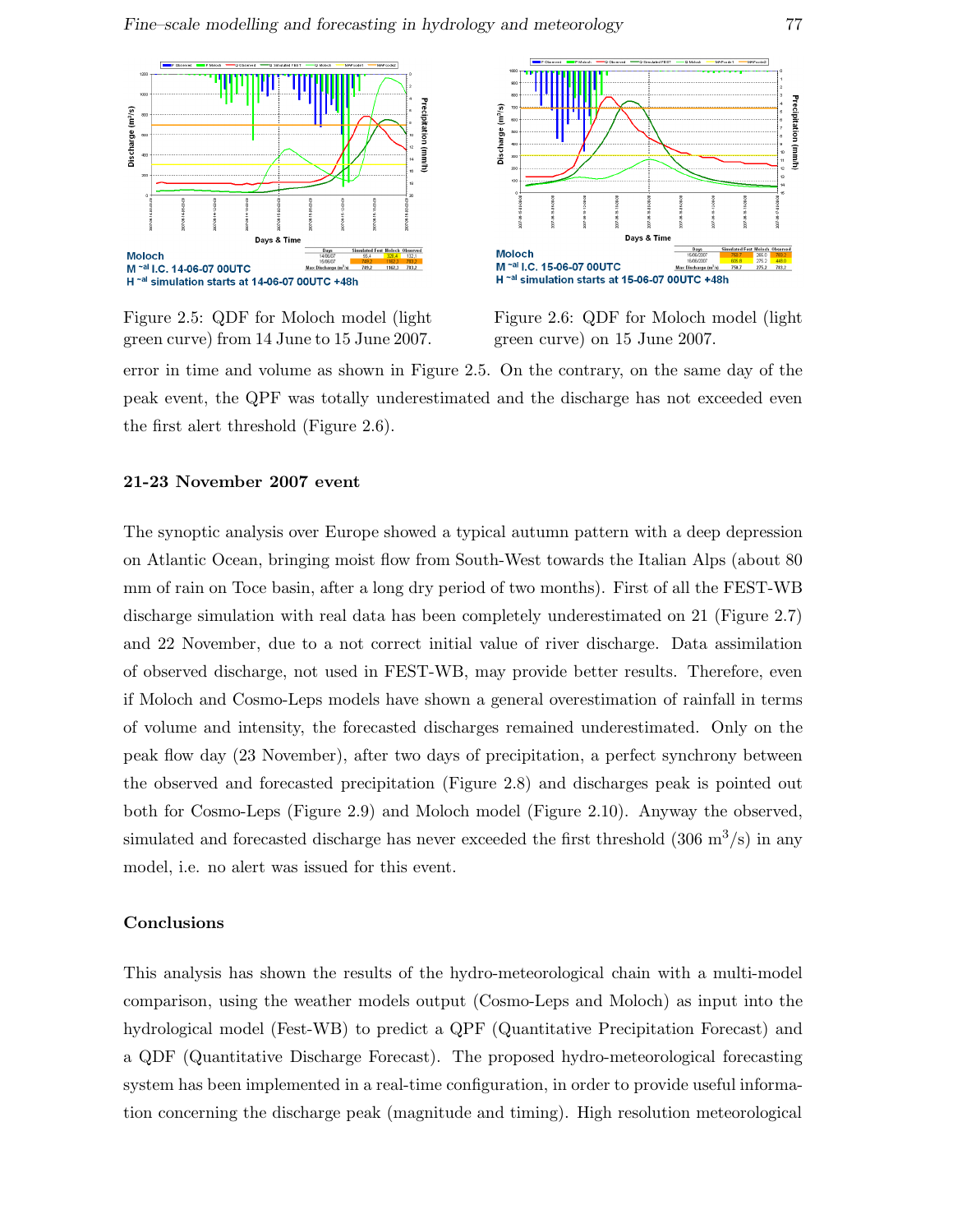

Figure 2.7: Observed (red line) vs simulated discharge by FEST-WB model with initial conditions start on 21 November.



Figure 2.9: QDF for Moloch model (light green curve) on 23 November 2007.



Figure 2.8: Forecasted mean area accumulated precipitation by Cosmo-Leps model on 21 November.



Figure 2.10: QDF error for Cosmo-Leps ensemble members (black dots) and FEST-WB (dark green dot).

model seems to show greater reliability on the prediction of flood on complex topography, but the number of investigated flood events is too small to draw conclusions. Future studies could be addressed to better evaluate the temporal and spatial scale for the total rainfall volume, above all for the convective events. For stratiform events further analyses could be carried out on snow melt temperature which affects the liquid precipitation and therefore the forecasted runoff, like in November event where the snow melt limit was very changeable.

## Acknowledgments

Thanks to ARPA Emilia-Romagna (A. Montani) for his contribute in providing COSMO-LEPS model data and to ISAC-CNR (S. Davolio) for MOLOCH model data.

## References

Amengual, A., Diomede, T., Marsigli, C., Martin, A., Morgillo, A., Romero, R., Papetti, P. and Alonso, S.: 2008. A hydrometeorological model intercomparison as a tool to quantify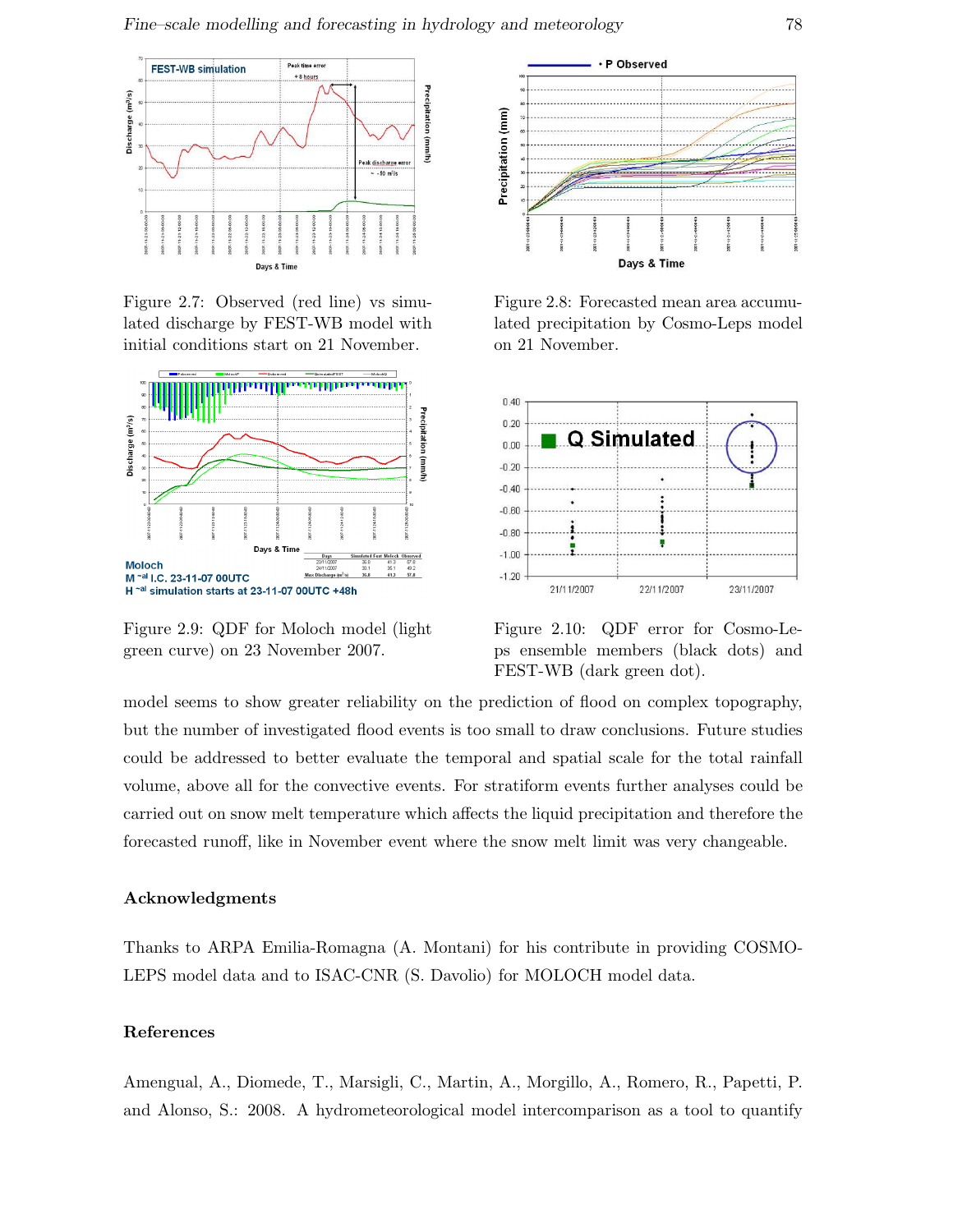the forecast uncertainty in a medium size basin. Nat. Hazards Earth Syst. Sci., 8, 819-838.

Davolio, S., Buzzi, A., and Malguzzi, P.: 2007. High resolution simulations of an intense convective precipitation event. Meteorol. Atmos. Phys., 95, 139-154.

Federico, S., Avolio, E., Bellucci, C., Colacino, M. and Walko, L.: 2006. Application of the LEPS tecnique for a Quantitative Precipitation Forecasting (QPF) in Southern Italy: a preliminary study. Nonlin. Processes Geophys., 13, 53-66.

Marsigli C., Boccanera F., Montani A., Paccagnella T.: 2005. The COSMO-LEPS mesoscale ensemble system: validation of the methodology and verification. Nonlin. Proc. Geophys., 12,527-536.

Martinec, J.: 1960. The degree-day factor for snowmelt runoff forecasting, proceedings of general assembly of Helsinki commission on surface waters, IAHS Publ. 51, 1960.

Montaldo, N., Ravazzani, G. and Mancini, M.: 2007. On the prediction of the Toce alpine basin floods with distributed hydrologic models, Hydrol. Processes, 21, 608-621.

Montaldo, N., Toninelli, V., Albertson J. D., Mancini, M. and Troch P. A.: 2003. The Effect of Background Hydrometeorological Conditions on the Sensitivity of Evapotranspiration to Model Parameters: Analysis with Measurements from an Italian Alpine Catchment, Hydrol. Earth Syst. Sci., 7, 848-861.

Montani, A. Marsigli, C., Paccagnella, T.: 2008. Five Years of Limited-Area Ensemble Activities at ARPA- SIM: The COSMO-LEPS system, Cosmo Newsletter n.8.

Priestley, C. H. B. and Taylor, R. G.: 1972. On the assessment of surface heat flux and evaporation using large scale parameters. Mon.Weather Rev., 100, 81-92.

Rabuffetti, D. and Barbero, S.: 2005a. Operational hydro-meteorological warning and real time flood forecasting: the Piemonte Region case study. Hydrology and Earth System Sciences, 9(4), 457-466.

Rabuffetti, D. and Milelli, M.: 2005b. The hydro-meteorological chain in Piemonte region, North Western Italy - analysis of the HYDROPTIMET test cases. Natural Hazard and Earth System Sciences, 5, 845-852.

Rabuffetti, D., Ravazzani, G., Corbari, C., and Mancini, M.:2008. Verification of operational Quantitative Discharge Forecast (QDF) for a regional warning system - the AMPHORE case studies in the upper Po River. Nat. Hazards Earth Syst. Sci., 8, 161-173.

Ravazzani, G., Mancini, M., Giudici, I., and Amadio, P.: 2007. Effects of soil moisture parameterization on a real-time flood forecasting system based on rainfall thresholds, in: Quantification and Reduction of Predictive Uncertainty for Sustainable Water Resources Management, edited by: Boegh, E., Kunstmann, H.,Wagener, T., Hall, A., Bastidas, L.,